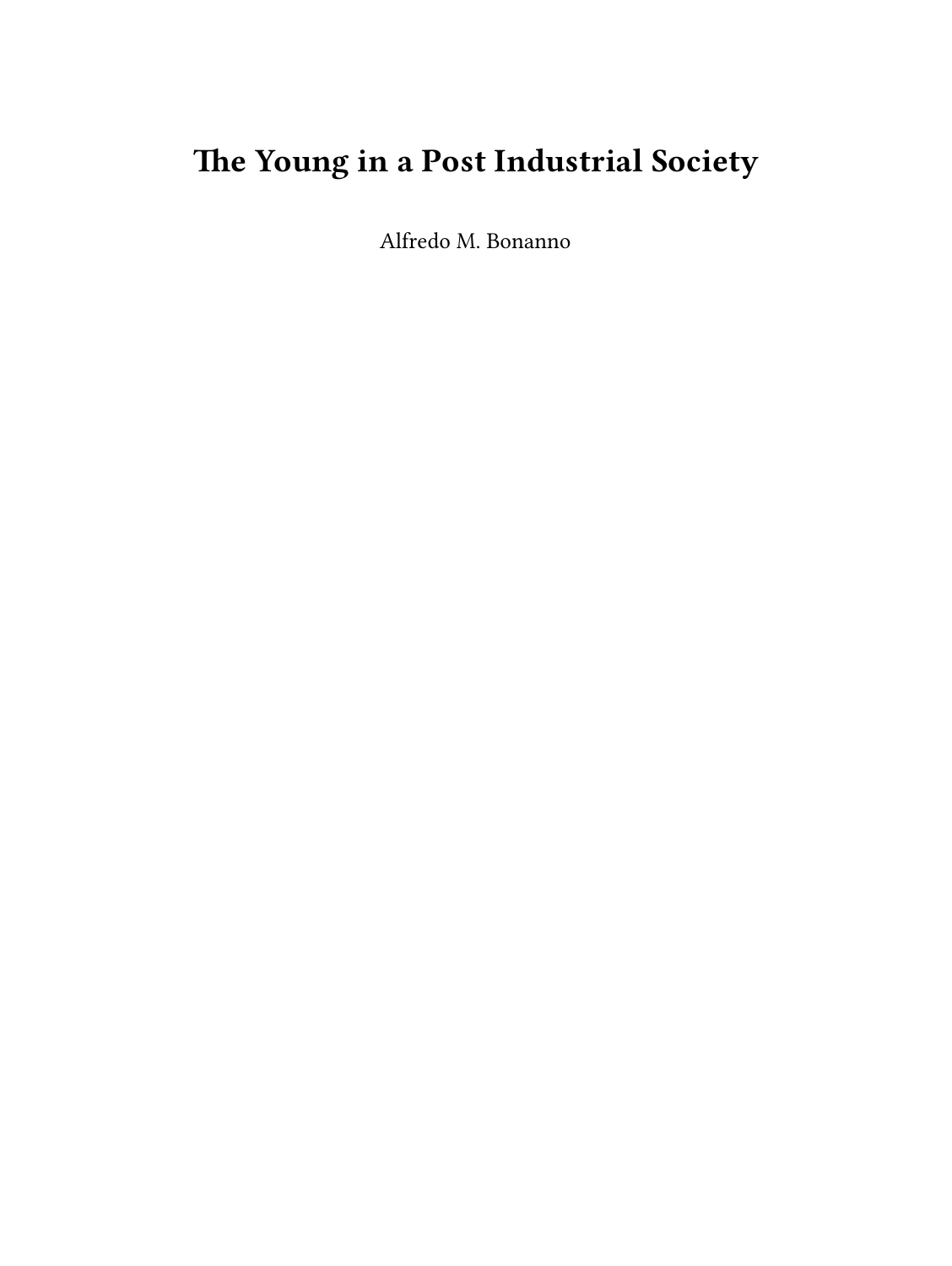# **Contents**

| Class modifications (a) respectively and the contract of the contract of the contract of the contract of the contract of the contract of the contract of the contract of the contract of the contract of the contract of the c<br>5 |
|-------------------------------------------------------------------------------------------------------------------------------------------------------------------------------------------------------------------------------------|
| Loss of meaning of the old repartitions entering in the set of the original set of meaning of the old repartitions entering in the set of the set of the set of the set of the set of the set of the set of the set of the set<br>5 |
| 6                                                                                                                                                                                                                                   |
| 6                                                                                                                                                                                                                                   |
| 6                                                                                                                                                                                                                                   |
|                                                                                                                                                                                                                                     |
| 7                                                                                                                                                                                                                                   |
| 8                                                                                                                                                                                                                                   |
| 8                                                                                                                                                                                                                                   |
| The weak part and account to the contract of the contract of the contract of the weak part and account the contract of the contract of the contract of the contract of the contract of the contract of the contract of the con<br>9 |
| 9                                                                                                                                                                                                                                   |
| 9                                                                                                                                                                                                                                   |
| Lack of identity respectively. All the contracts in the contracts of identity respectively.<br>10                                                                                                                                   |
| -10                                                                                                                                                                                                                                 |
| -10                                                                                                                                                                                                                                 |
| -11                                                                                                                                                                                                                                 |
| Dominion's project (and a series are seen as a series and a series are series and a series are series and a series of $\alpha$<br>-11                                                                                               |
| -11                                                                                                                                                                                                                                 |
| 12                                                                                                                                                                                                                                  |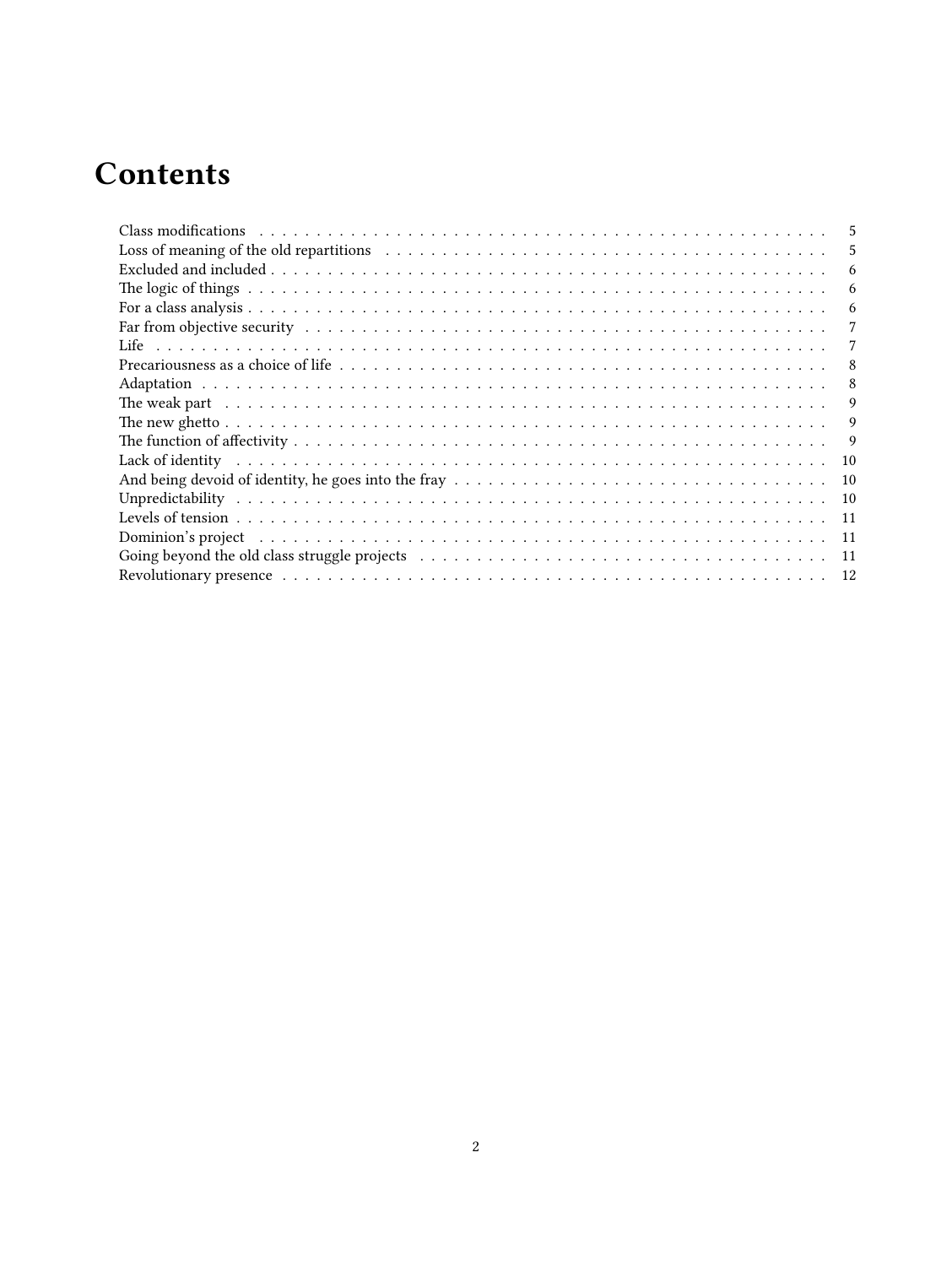The conditions surrounding what remains of the human being are far more bewildering for the young, those still looking towards the future not having on their back the abyss waiting to open and swallow up an old man.

I am well aware that the following considerations might move some to laughter, and I'd like to see young readers do such. What to do with an old man's words? What can they mean to those looking wide-eyed at the wonders that await them far from cataloguing a life that has seen everything?

After all, youthful hopes and strength are precisely there, almost made to be deliberately squandered when confronted with others' advice and experience.

That is the way of the world, and as I am now playing the role of talking gibberish, I might as well go the whole hog. The text I am proposing here is an attempt to clarify the conditions I mentioned earlier, post-industrial society and its foolish servants on the one hand, young people with their still unexpressed potential on the other.

Yet it is not a given that everything will go as it is threatening to do. There is still an area of shadow, a chaotic amalgam that could always bring forth the unexpected. This unexpected thing should always be about to spring forth, especially in the heart of a young person not atrophied before their time. I illude myself that they are not, I dream that their pulsations are strong and sure, able to accelerate in the face of humiliation and abuse and the rules that society imposes on us, with which it seeks to shape and coerce our lives.

After all, the world's future lies within every young person. A single grain of sand in the repressive machinery and everything could jam, we are not fleas jumping at the tamer's commands, even less should we be so concerning the future, our future and the way we decide to live it.

Whoever bows their head and consents in the face of the abuses that keep them in line is the lowest form of person, the last reject of an aching humanity, heir of millennia of slavery. I hope that this legacy has not been received by the young people to whom I am ideally talking, and I trust that they do not want to take it right now and cash it in. Other should be the proceeds of their years to come.

Desire, creation, dreams, the remote incomprehensible stars, even this now small agonizing planet that hosts us. Inventing happiness, here's a fine task, refusing to accept levelling, not even that which helps pass the time by trivializing meaning, banalising taste. Every moment of life - a young person barely understands the importance of living this moment - is worthy of being lived, not wasted in feeling sorry for oneself, in the smallness of the needs of an administered reduction to living with moral prejudices and economic downturns.

Living a life of little insects hopping in baroque advances of survival means not looking ahead, it means always putting your hands in your pockets to count the pennies, avoiding danger and suffering, accepting the rules of a hedonism of sad well-fed clowns, content with the piece of bread that the boss throws you from time to time. There is nothing sadder and more demeaning than a young person who lives like the last man on earth. The same goes for an old man, but at least the latter has excuses on his side which, even if they do not absolve him, cover him with the cloak of pity, a shameful blanket that hides the remaining forces that could still provide him with the inspiration for a final whim, a proud outburst. But let's leave the old to their thoughts, the young, no. Strewth, no! A young reject or is either a freak of nature or an idiot.

Careful. I am not interested in orthopaedics. I don't want to straighten the dog's legs, I don't want to build the new man. I am referring to what is standing there in front of me before my very eyes, the potential that cannot not be found in the heart of a young person, often finding a thousand muddy rivulets into which to direct an outlet that would make them explode otherwise.

Forget all guarantees, a guarantee is a ball and chain. A safe future, a guaranteed future, is a heavy anchor entangled in the shallows. And forget meagre daily happiness too, keeping others happy, one's creditors, parents with their behaviour models. The only answer to their expectations is to go beyond. What they want of you can only be a tiny crumb of your dream - after all what they want is easily satisfied - their goals should be no more than tiny steps in the long journey you have before you. What worth is riotousness, small-time rebellion? What matters is the great refusal, leading to the inversion of your essence as human beings, young people (men and women, for those who still have these distinguishing concerns), young crazy people, drunk with their own life, who do not yet want to determine themselves in this or that social manifestation, but are open to every experience of the senses, every achievement not yet established or even thought or considered to exist.

Throw your ability to go beyond in the face of the whole world, spit on all the accommodating winks coming from all sides. School, emptied of content. Culture, managed ridiculously by sycophants. Politics, in the hands of clowns. Society, organized by police go-betweens. Fun, codified by economics graduates. You cannot baptize your future in the name of appearance, exteriority, representation, the uniform of the latest fashion.

If you want to live you have to fight against this continuous festering, rotting passed off as something flowering and joyful. And may this fight be life and death, merciless, spit in the face of the constructors of compliance, the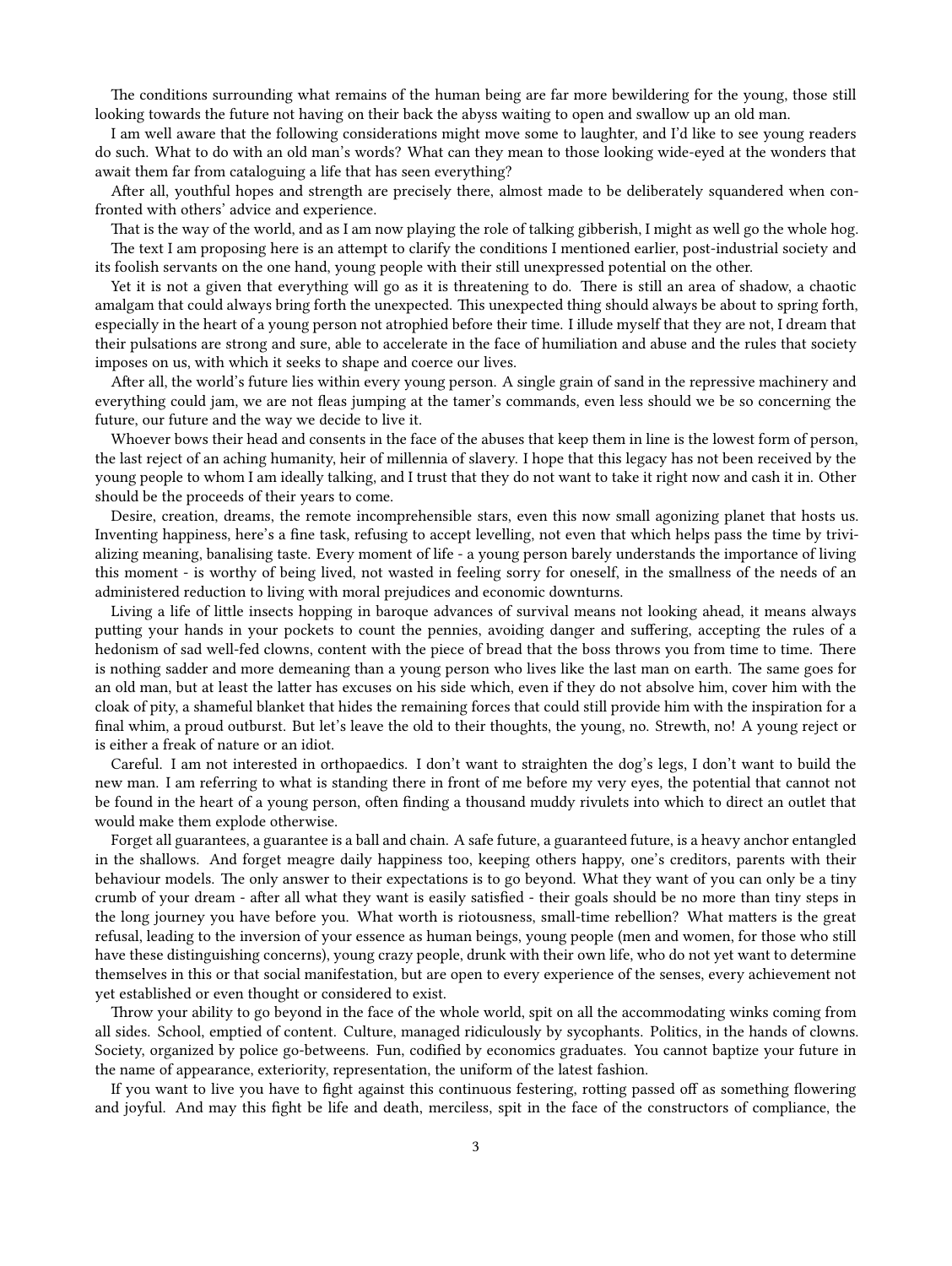manufacturers of death in the name of everlasting peace, the paid fabricators of guaranteed opinions, the weavers of tawdry cheating and tricks. And may this spit not be that of some superior wisdom claiming to teach something to the teachers by trade, but sarcastic contempt for all compromise, falsity, legality that heals and illegalities claiming to confer a status of diversity based on the penal code. Not circumventing one's position, but a frontal collision.

And prepare yourselves, prepare yourselves for revenge. Accumulate day by day your anger - this yes - and make it explode at the right moment. In front of you is the most shameful and vile garbage heap in history, the sum of the sums of every wickedness, there is no danger of making mistakes about where to hit, the target is so vast that even if you were blind from birth you would be able to centre it all the same.

Trieste, 29 November 2008

Alfredo M. Bonanno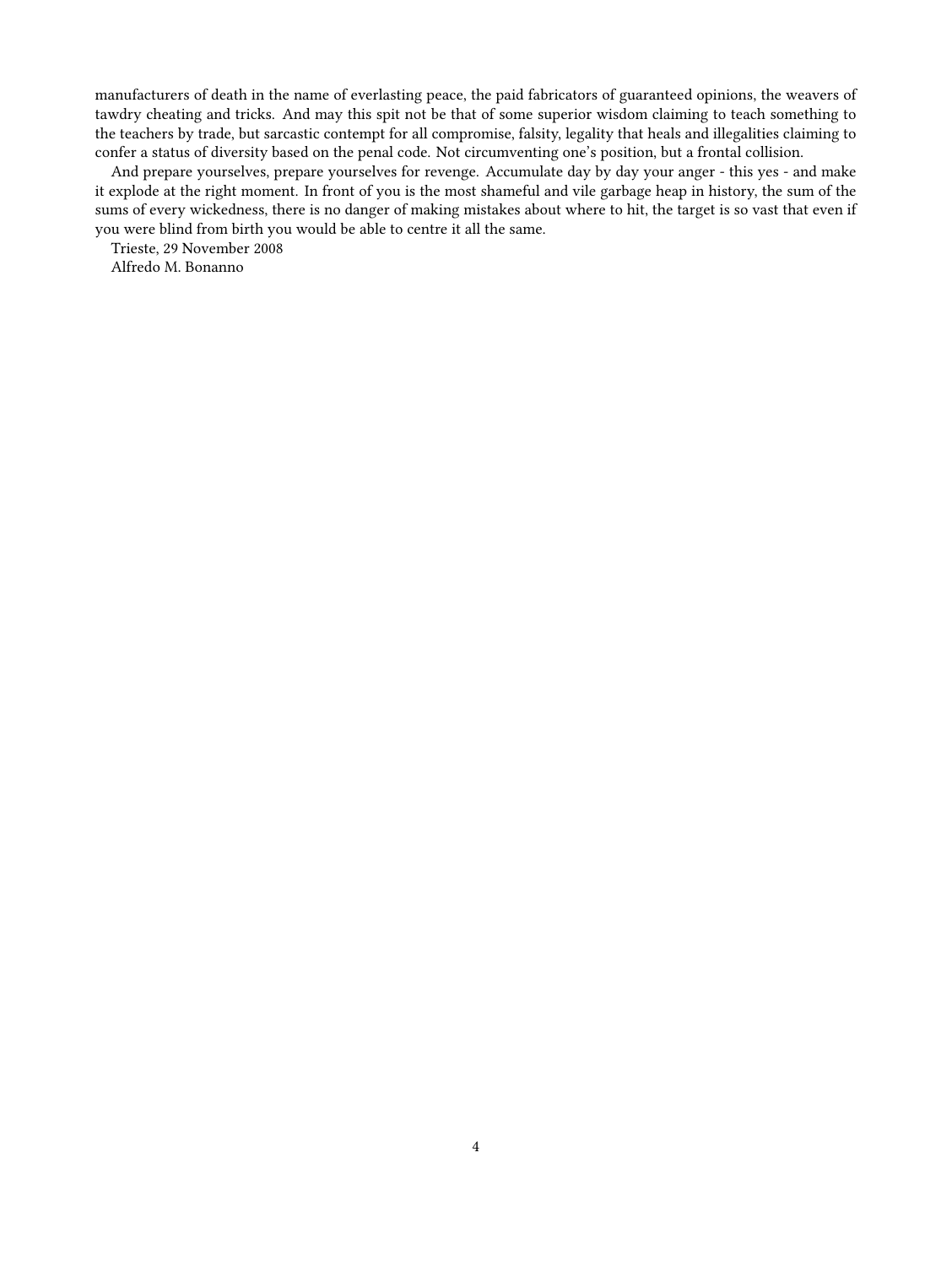*We can destroy everything because we can build it all again as we are the ones who made everything.* (Motto attributed to Buenaventura Durruti)

*We must destroy everything because we could never use what the bosses are building today to guarantee their domination in a liberatory way, which we will never know if we remain within a class dimension like the present.*

(Updated motto)

The present restructuring of capital and the State is redefining class relations through new perspectives. Those who have the technological instruments today and even more so in the future, will also have power and the capacity to manage consensus. They will be the 'included' in a reality of dominion. The rest will be 'excluded', condemned to a 'passive' use of technology. The perfectionment of this process passes through the reduction of what the class of excluded possess: in the first place their own culture. The strata being subjected to this pressure are the young. It is here that the future included and excluded are to be found. Certainly the selection is still based on belonging, but new elements are appearing on the horizon. The following piece is an attempt to look at these new elements of class selection a little more closely.

#### <span id="page-4-0"></span>**Class modifications**

The readjustment of dominion in a society undergoing violent restructuring such as the present one is resulting in a new definition of class relations. The panorama is breaking up but not for that is it losing its vision of the clash. On the one hand there are the privileged, on the other, those who have nothing.

A lot could be said about the nature of these privileges. We can no longer speak simply in terms of lack, so much as of possession of something d i f f e r e n t. That's it, today's privileged possess something, or at least the hope of something that the disinherited not only do not possess, but do not even u n d e r s t a n d, because they are not aware of it, or are about to lose what little knowledge they have.

A redefining of class relations must, in my opinion, be seen through this process of progressive loss of knowledge, the mastery of something once also indispensable to the exploiters themselves. The latter are now at the point of reconstructing a different set-up of social conditions (as a whole) so different as to no longer require the exploited to have what they once possessed (in the first place labour power).That is why the new class set-up is based on innovative processes of technology, far more than in the past, in a way that is radically different.

The new revolutionary motto, "if we destroy we are also capable of building. We built the palaces and the cities. The workers can build them again, and better ones; we are not afraid of ruins, we have a new world here in our hearts", attributed to Durruti, but which however circulated (and circulates) within the traditional working class (which still persists as a class in some ways, in the defence of wages if nothing else) is no longer correct. Today we could substitute it with another such as: 'We must destroy everything because we will never be able to use in a libertarian way what the bosses are building to guarantee their dominion and because it is a question of something that we could never know by remaining within a class dimension such as that of today.'

In the past, destruction might have been an 'accident', not serious in any case, because from the ruins we could have rebuilt a world of freedom. Today it becomes a necessary road, because only through the destruction of all that the bosses are building, starting from the use of post-industrial technologies onwards, will we be able to build the free society of tomorrow.

#### <span id="page-4-1"></span>**Loss of meaning of the old repartitions**

The violent and rapid processes of transformation of the social set-up have reduced the importance and meaning of the old class manifestations.

In the narrow sense, to speak of 'proletariat' and 'lumpen proletariat' had an extremely reductive meaning. The same could be said of the term 'working class', which bears considerable weight in revolutionary decisions. In the same way, new problems have appeared concerning definitions of the dominant mass: capitalists, politicals, rentiers, employees, cadres, managers, etc. The old concept of 'bourgeoisie' has been shattered for ever.

In order to orientate oneself better I think we need to be more concrete and avoid putting new ideological formulae in place of the old ones. I realise that many comrades often carefully avoid pronouncing and referring to concepts such as 'proletariat' and 'bourgeoisie' and, from their embarrassment I am aware of the profound changes we have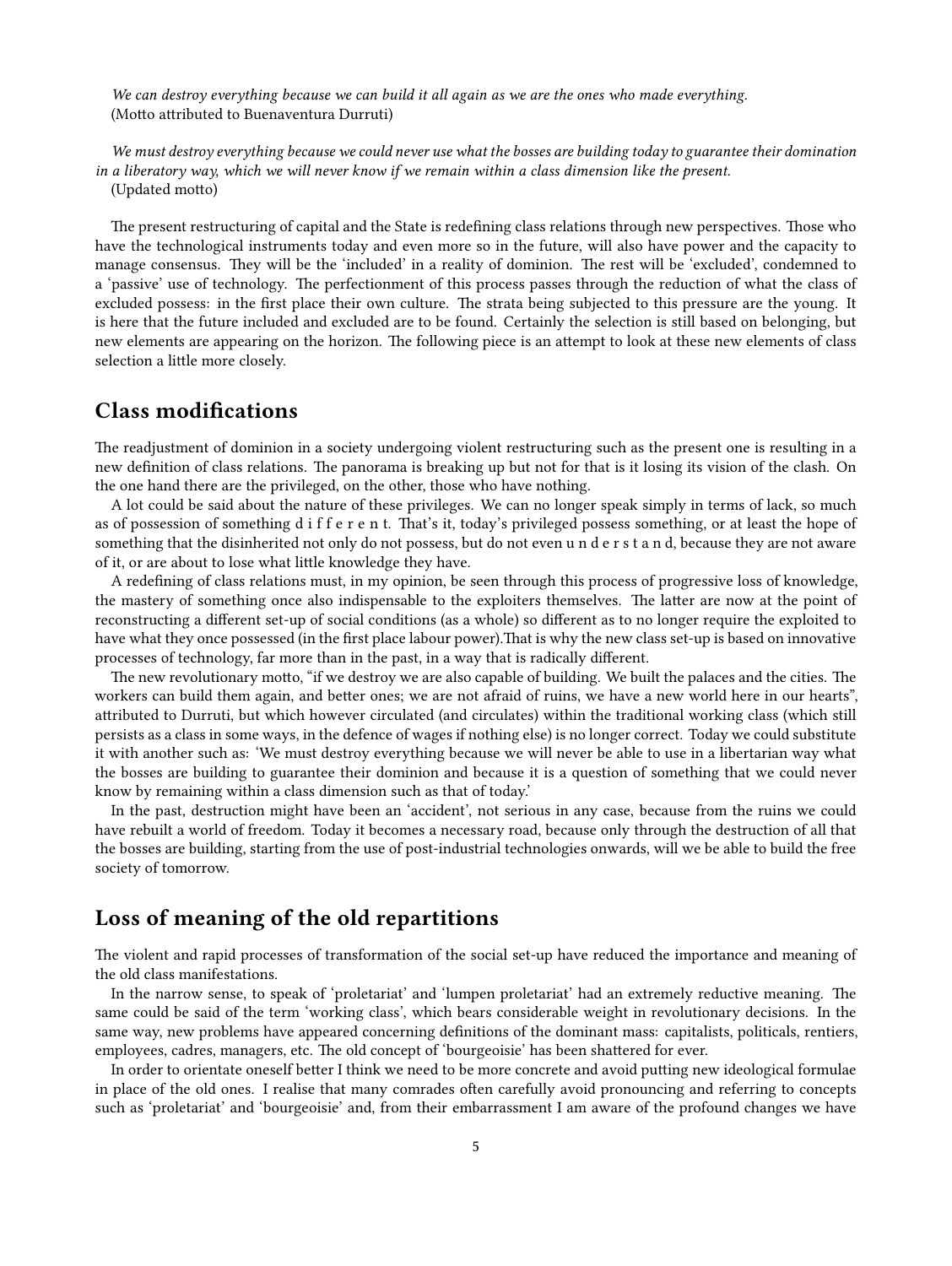been living through over the past few years. But simply banning words is not enough, it is necessary into the thing if one wants to avoid the risk of a new word ending up taking place of the old to allow us to carry on undisturbed by 'dreaming' the thing instead of taking possession of it.

# <span id="page-5-0"></span>**Excluded and included**

Some time ago I proposed a distinction based on these two concepts. On the one hand the i n c l u d e d, closed up inside their teutonic castle and, so, dominators; on the other hand the e x c l u d e d, destined to a passive use of technology, dispossessed of anything that will ever be more than their aim of 'work' and, precisely because of that, dominated.

I have explained as well as I can that this distinction adapts itself well (just as a model of reasoning) to post-industrial reality. Today's technology is w e a l t h, far beyond simple 'financial capital', which will diminish more and more. It will be impossible for this technology to be shared by all. Many will only have the skills for a passive use of it and will not understand anything beyond simply pressing buttons.The few (the included) will carry out research and manage power through p o s s e s s i o n, which is exclusive to them.

To guarantee the net and final separation and prevent the excluded from being able to take possession of this technology, a precise wall needs to be built, a far more efficient one than the old walls of the past, safes, prisons and asylums: this will be the wall of l a c k o f i n t e r e s t. One cannot be interested in what one doesn't know, one cannot struggle to have what is 'other' than oneself, that we do not wish to possess because we do not know it. And the more we are cut out from technology, the more we will end up losing interest (also, and principally, in the destructive sense), and this process of disinterest will run parallel to the growth in our ignorance, our progressive distance, the lowering of our intellectual capacity.

#### <span id="page-5-1"></span>**The logic of things**

The lowering of content that the life of the excluded will undergo is not the result of an operation programmed by the included. The process of class resystemisation is in the logic of things i.e. in the logic of the restructuring of production.

Passing from an industrial structure based on huge fixed investments and programming to the post-industrial structure—realised through the intervention of the State by entering the economic process itself—a structure based on the f l e x i b i l i t y of production consented by the new technologies, the problem of a r e d u c t i o n of some capacities of the individual and the i n c r e a s e of others had to be faced.

That has led to profound modifications, brought about by school, the media, the spectacle, free time, etc. In this way a new person is being built, capable of adapting , a malleable being, with modest capabilities, neither too low nor too high, with a tendency towards group work, without a broad culture and with no career prospects or social mobility. The almost totality of the young are gradually being addressed towards these perspectives. On average they are smarter, more dexterous (but not all that much), educationally inferior with wider but more superficial knowledge in the various sectors. They know less in depth, but know more things.

#### <span id="page-5-2"></span>**For a class analysis**

To go over all the elements of a class analysis today would require putting together again all the pieces of a panorama that has been upset by the acceleration imprinted on to the normal processes of restructuring of capital by the new technologies.

From there, the phase in which capital called the State into the rescue project, let's say around the beginning of the 80s, we have seen how legitimation no longer passes through control and repression but primarily through consensus.

Once the phase of adjustment was over, the State having transformed itself from capital's cashier into its banker, one realised that there was not all that much difference between capital and the State and that the socialisation of capital was going hand in hand with the upturned mercantilsation of so-called State capitalism. With the fading of the supporting ideologies the two great historically opposing sides are getting closer on the practical level. The management of public affairs now differs less and less from that of the private.

We cannot identify the exact confines of the class clash, at least not with mathematical precision. But that was not possible before either, so we need to go looking for them, by attempts.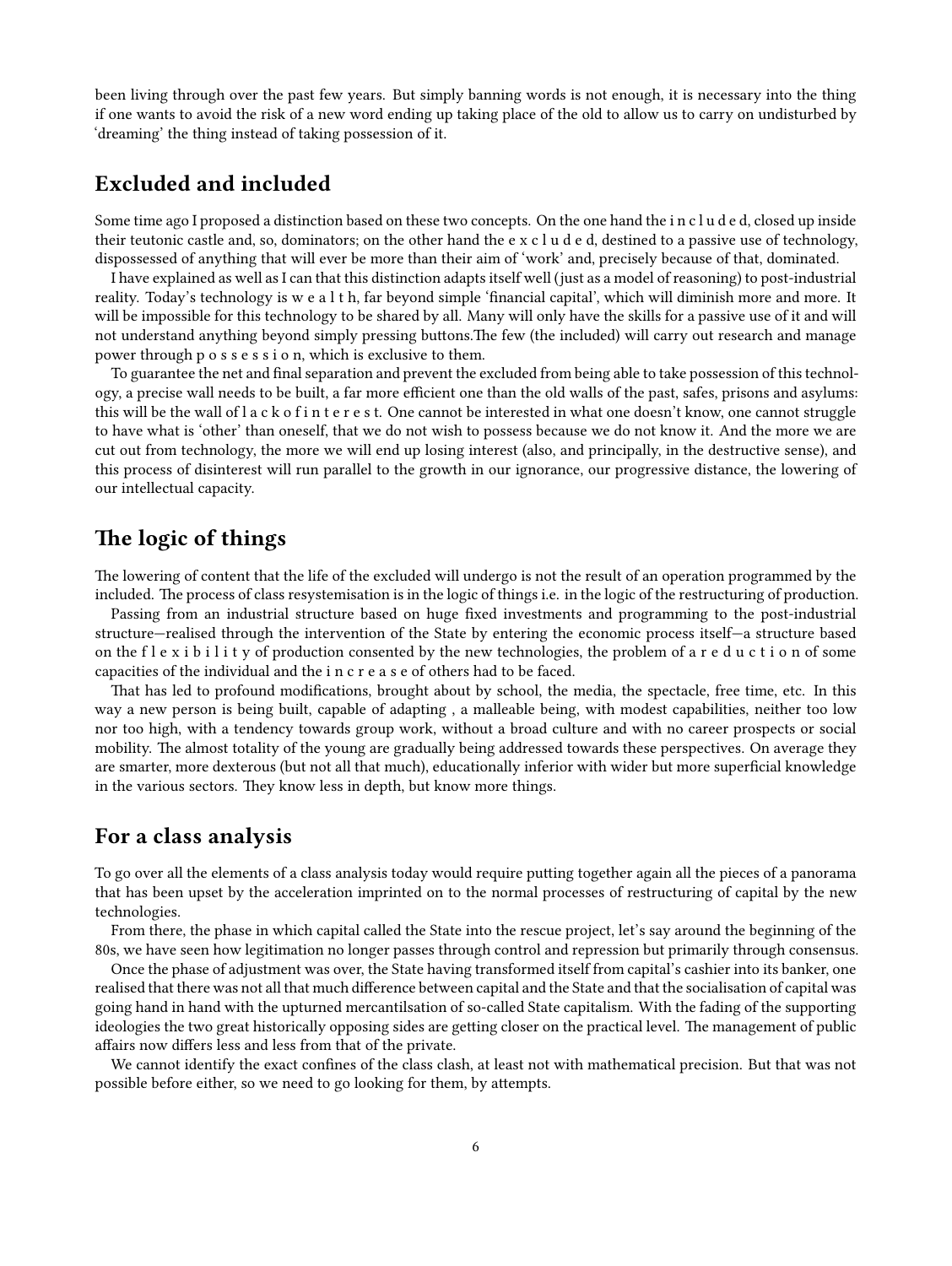We see this as the reduction of what the class of excluded possess. The reduction no longer passes through the classical appropriation [by the bosses] of what this class produces. From primitive to advanced, capitalist accumulation has always been based on extortion. Following a parenthesis of 'participation' we are now moving back towards exclusion. Technology is increasingly guaranteeing a productive system where the excluded will only contribute marginally, through simplified procedures—and production—that will not allow any reconstitution of the productive situation beyond the universe of the included. Technology will belong exclusively to the latter, the former will only be allowed a passive utilisation. This use will not allow technological mastery and, the way things and projects of 'reduction' are being set out, not even a desire or need for this mastery.

The place where this process of reduction is happening more visibly, is among the young. This social area constitutes the reservoir for the identification of the included and excluded in the future. The selection is still based on the original conditions of belonging, but these conditions are appaiate from a more accentuated social capillarity. Every now and again one individual's exceptional ability and intelligence might emerge giving them an entrance ticket. The needs of the included will always be dictated by those of a restricted number of technocrats and in the future these will not necessarily correspond to the present day holders of economic fortunes.

#### <span id="page-6-0"></span>**Far from objective security**

A perspective of production based on flexibility requires an ideological support proposing behavious models far from stability, certainty and security.

Rather than a discourse on 'secure' employment, now almost mythical and archeological anyway, the young are being told about opportunity which, in fact, has increased. There are more possibilities for experience, various (limited) kinds of knowledge, fluidity of values, disengagement, individualism. The young person is urged to build a flexible life model capable of adapting to the changed conditions of not only the labour market, but of reality as a whole.

This is the consequence of a certain failure (in terms of the change in productive relationships), but it has also contributed to this failure. Young people's move away from public and political interests is certainly a failure, but only of a way of seeing politics in authoritarian terms (the party). In this sense, the collapse of traditional values (the family) has included that of traditional political values. It could not be otherwise.

To propose a "traditional" discourse to young people, let's say that of the "revolutionary" union, would be quite out of this world.

Young people have certainly not been diverted from the myth of security (work, career, stability, family, party) in order to turn them into revolutionaries so we should not believe that capital is working against itself. If anything, it is the other way round. This is why our criticism of the party in the past always went right to the end, to the very party within us, not be confused with the new State's (apparent) criticism that wants to offer a new order given the apparent lack of order that now exists. In fact, their lack of security (flexibility) is nothing but the search (already realized in some ways) for greater more significant security (therefore, control).

#### <span id="page-6-1"></span>**Life**

This is at the centre of young people's interests. Living an acceptable life. It involves moving future objectives into a precarious and uncertain present. Yesterday's certainties are disappearing to make way for fashions and fluctuations passed off as "opportunities" whereas they are nothing but illusions, just as in another way yesterday's certainties were also also illusions when placed in the optic of the party or the workers' State.

And as it is easy to forget, young people do not take this into account, even as an object of criticism. All that simply does not exist. The daily sphere, personal relationships, day to day opportunities, experimentation, the (uncritical) rejection of politics, has subconsciously taken the place of the paraphernalia of the past.

The everyday becomes banal and repetitive, personal relationships drown in boredom, opportunities turn out to be fictitious, experimentation is just fashion and the refusal of politics is simply due to ignorance and not a result of critical reflection, and for the moment all this cannot undergo deeper analysis.

The response to the processes of reduction is often to turn back and look the models of the past. For example, capital is pushing towards flexibility, but those who get this message transform it into adaptability and rediscover the value of bricolage, the misery of small needs satisfied through fake autonomy, the renunciation of desires that become habit, sacrifice, an almost ascetic abstraction of need. So, in the life of young people, alongside the behaviour dictated by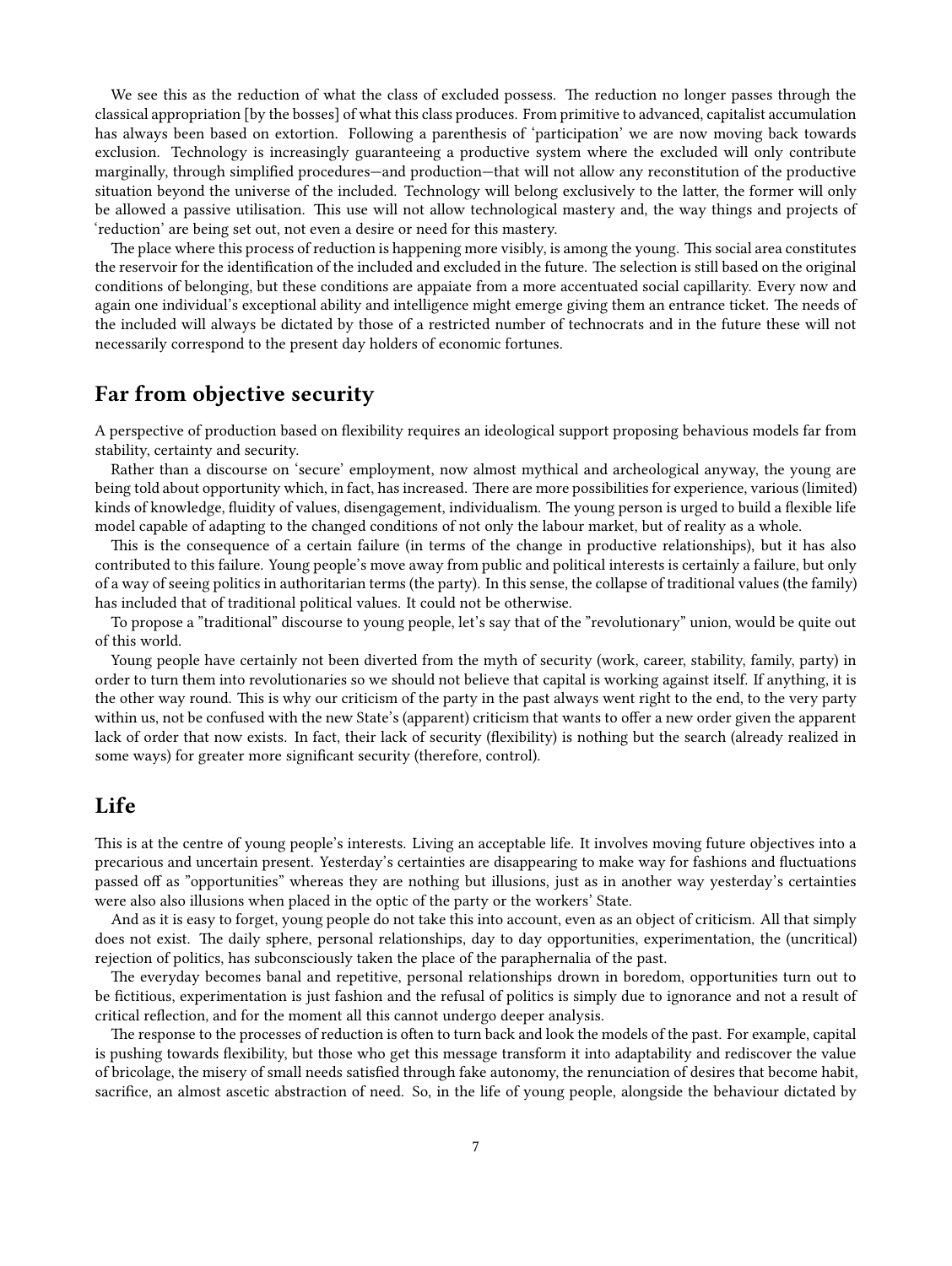modernization (rejection of work, career, social gratification, stability) the surrogate of getting by, illegal work, the pseudo-freedom of doing-nothing (which often corresponds to not-knowing-what-do) is resurrected almost as if by magic. To the past aggressiveness or, anyway, the desire to move up in society, renunciation, permissiveness, horizontality are now being opposed, in a far more permeable context. It turns out that the chances of the average individual at the beginning of their social life being able to provide themself with a few opportunities, were greater in a context where these opportunities were less available. Today, where on the contrary there are more actual opportunities there is less subjective disposition, reflecting unconscious renunciation and abandonment to a rhythm of life that is believed to be chosen at will, whereas it is being programmed in the great laboratories of capital.

#### <span id="page-7-0"></span>**Precariousness as a choice of life**

Seen in abstract, there can be no doubt that the rejection of a fixed social status, rigidity, a career, etc., is something positive. So much of the anarchist critique of the family, school, institutions, the State was aimed at the dismantling of fixed roles. But the precariousness deriving from this, its provisional nature, must be accompanied by an intimate strength, an element of the individual's consciousness capable of transforming this unstable situation into something more stable and ordered, far from the provisional prison-like order imposed by the institutions.

This is all fine. But, how much of it is actually achieved in practice? The odd encounter of our critical project for the destruction of stability with the State's project aimed at creating instability because that is the best way to reorganize the processes of exploitation, is certainly a fatal one. The two things are apparently similar, but are actually profoundly different.

Capital (and with it the State) has widened possibilities to a maximum, horizontally proposing a scenario that used to resemble a pyramid. But it is also possible to insert an insurmountable limit within the horizontal line, all the more insidious the less visible and comprehensible it is. The fascination for precariousness involves nearly all young people now, but it is very different from the choice of precariousness that some of us made in our lives in other times. Compulsory precariousness is a status as rigid as what existed before.

The swindle concealed behind this propaganda of the widening of possibilities provided by post-industrial society is better understood by looking at the comparison often made with a bohemian way of life. Precariousness as an artistic or intellectual choice of taste. Now, is it possible to imagine such a mindset reaching mass level, at the level of every possible job? Of course not. At least not in terms of creativity. Because the equation precariousness equals creativity is incorrect when it is imposed by a routine that, rightly or wrongly, is always the same (a few buttons more or less, what changes is just the time and place for pressing them). Creativity lacking—and this is missing by definition, as everyone can see—the possibility of upsetting the routine is also lacking, so the possibility of upsetting status which, in this way, crystallizes itself is also lacking.

Creativity cannot exist in the absence of a consolidated identity, in the absence of a strong volitive personality. We need a sense of security that allows us to move at ease within ourselves, even with all the sometimes lancinating contradictions of such a journey, or in conditions of absolute precariousness and extreme difficulty at the very level of survival. In fact, a lot could be said about creativity in coercive conditions, such as those of the situation that is now widespread among young people. Even the stimuli for sociality, for the horizontality of decisions, the collectivity of experiences, are positive elements but first they need to be filtered to become elements of the individual's consciousness in order to be able to emerge as stimuli for creativity. As long as they remain as they are today, at least in general terms, impulses of the general conditions of the system, processes of fashion and unconditional acceptance, the time for their transformation into creative elements is still far away.

## <span id="page-7-1"></span>**Adaptation**

Young people adapt. That is reality. And the interests and strategies of the ruling class are pushing in that direction. At the moment it cannot be said that there are precise programs in this sense, i.e., of a clear reduction in terms of time and means employed of young people's abilities, but there is a trend in the interests of production (first of all, the labour market) and a general rejection that has affected the very ability to orientate itself autonomously.

Induced precarity is making young people avoid making an effort to transform this into chosen precarity. Moreover, after a while even the possibility of distinguishing between the two is lost. You are in a precarious situation and try to get by. The absence of consolidated reference points (something desirable as a level of the social ladder), which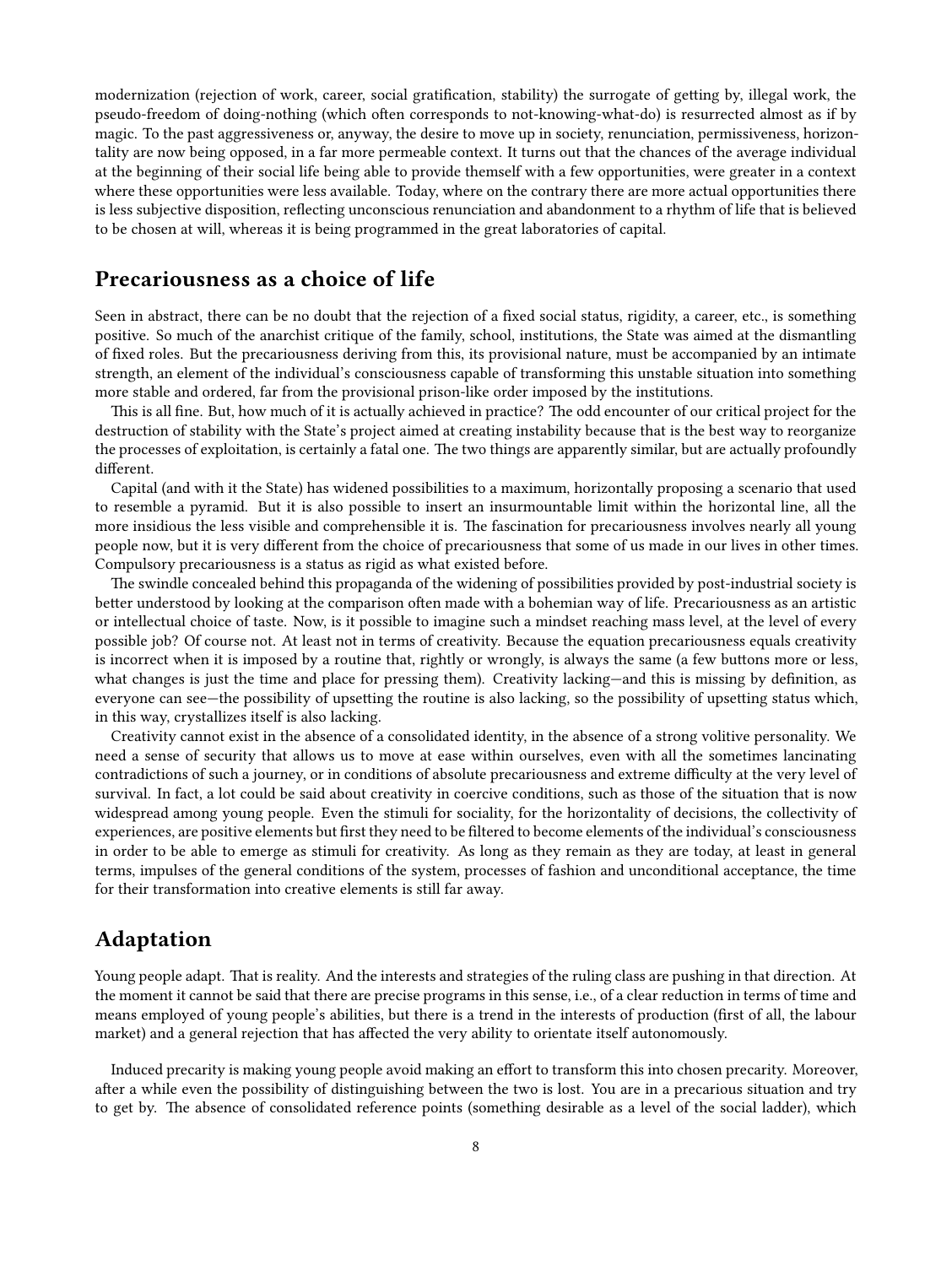once led to struggle and when revolutionary awareness was acquired also to incrementing the class struggle in terms of direct action and attack, now pushes—we are still thinking in general terms—to find a solution for the problems of everyday life. And this solution can only be sought at a lower level. One looks around and accepts them seemingly inevitable models of compromise in the short term in the optic of an individual or, at most, a ghetto vision. Potentials are immersed in the vast sea of possibilities and end up drowning in the glass of water of compromise with oneself and the environment.

Lost identity is no longer sought in terms of conflict and personal suffering —something that once pushed towards research and, why not, towards utopia—but is sought in generalized indecisiveness. One finds uncertainty, partiality, what's available, the tangible. The amount of "common sense" to be found in youth circles is disconcerting: low-end pragmatism (which has been exchanged, think!, for nihilism) that completely cuts off relations with medium and longterm projectuality, the big questions of life, the social upheavals that could come about, voluntarism if not revolutionary, at least radical.

Precisely at a time when power is speaking of expanding to infinite possibilities, young people, grasping the profound meaning of this response, are closing themselves up in minimal satisfaction, fatalism, daily realism, reduced and halfreduced tension, in the ghetto where it is possible to survive.

#### <span id="page-8-0"></span>**The weak part**

The larger quantity is the weak part, that which has problems of realization. In a situation of a generalized emptying of school both in content and at the level of access to the labour market, only a small minority, economically stronger and socially closer to the centres of power management, can programme themselves, within certain limits, and gain access to post-school education levels, the only ones that guarantee entry into the world of the included.

For the weak part there are substitutes that have deliberately been cut out of the old values "against" once supported by revolutionaries. Do you remember "quality of life"? This example is enough to see what we are talking about.

#### <span id="page-8-1"></span>**The new ghetto**

The young person, cut off from the start (apart from the due exceptions), no longer goes towards educational content, the only thing that could guarantee them access to the world of the included, but towards the vast field of appearances. The ghetto closes in around the weak side with the seal of dispossession. Slowly the substantial elements that once led to the use of cultural tools (also in a revolutionary sense, after becoming aware of one's class situation), are replaced by relational, inter-relational elements, contacts, the people one knows, opportunities, possibilities. Everything moves into the field of leisure, emotional relationships, friendships, everyday life practices, hobbies, a reflux of religious, mystery, esoteric, astrological, ascetic practices. Even "political" commitment, when it re-emerges through the swindle of rejection of ideologies—imposed by the administration of power itself—political commitment is directed towards pacifist and non-violent exegetation, the a priori condition of dissociative (in the sense of separate) practices, sectorial interventions.

The new ghetto is therefore closed within the walls of accommodation, daily life, escape into mystery, reduced commitment in this or that sector. The rest, society, revolutionary action, dreams of a better world is forgotten, indeed has been forgotten on the express order of the reasonableness of things.

# <span id="page-8-2"></span>**The function of affectivity**

Affectivity becomes particularly important in a situation centred on compromise and accommodation, when faced with the problem of the impossibility of building a correct personal identity but seeing oneself forced to go back to minimal positions, the only ones able to guarantee a possible balance.

Friendship, peer relationships, the love affair, frequentation of the same places, codification of gestures, attitudes, words, etc. Little by little, one gets attached to the same people, the same things, the same words, the same gestures and, while constantly changing, even the same clothes. Everything changes so that nothing changes. Affection replaces what no longer exists: ideology, organized labour, violent social differences, a pyramidal structure of society.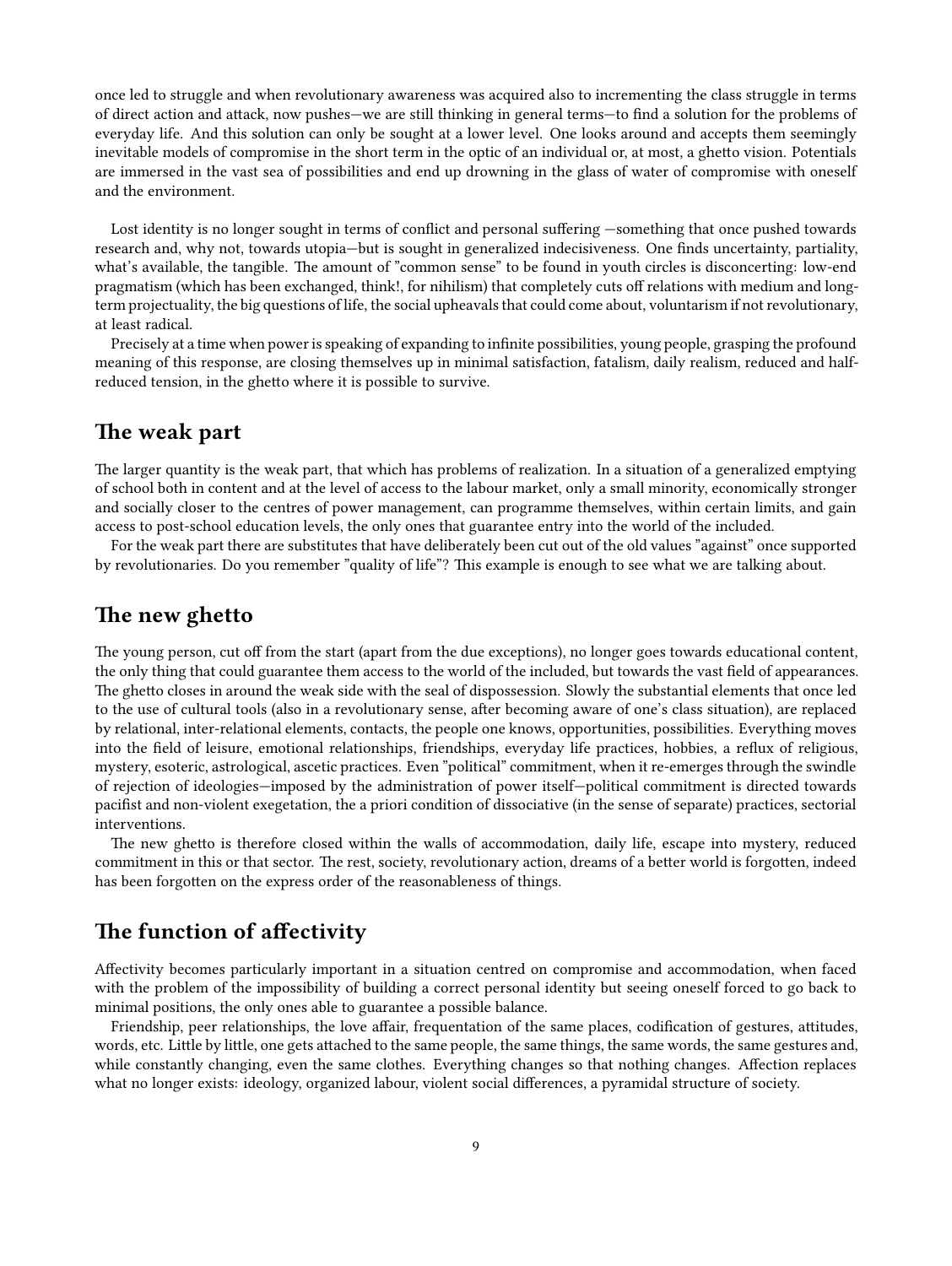A vortex is created within which the enclosure of the ghetto solidifies. Reality proposes the same experiences to the subject, who cannot manage to live differently, even in some hypothetical maximum potential. So the static nature of experiences between external reality and individual is postponed. This is modeled on that and reproduces the models of this.

External reality is experienced as something distant and incomprehensible, anyway, not all that interesting. What we perceive are the terminal elements of this reality: everyday life, with its myths, common sense, commonplaces, sport, music, fashion, the symbols of beauty, possession, strength , etc. The rest, the ultimate causes of these symbols that are on our skin, in everyday life, are considered - and in fact are - far away, of little import and therefore, in essence, non-existent. And as life is still always action, not simply expectation, here it is transformed into a spectacle. In this area, greatly enriched by power, young people can still have some influence, say what they like, find their own way, their individuality.

In the field in which they feel more "themselves", laws reign that, taken in themselves, are the realization of the old utopia: equality, fraternity, friendship, affection, love, peace, nonviolence. All cows are grey in the realm of the fictitious.

# <span id="page-9-0"></span>**Lack of identity**

We have seen that all this makes the construction of the personality difficult or at least favours conditions of adaptation that produce flexible personalities with little identity of their own.

Things could not be otherwise. In a situation in which potential opportunities increase, to avoid absolute frustration one must necessarily fall back on opportunistic, pragmatic choices (escape into illusion: drugs, religion, various mysteries, physical bodybuilding, etc.). But identity is not built on such weak bases.

Of course, even the old careerist with a "strong" identity \*\*\*faceva le sue prove nell' was proof of opportunism and a flexible back. But his was a process of decisions, a strategy, if you like ridiculous and Machiavellian, but still a strategy. The opportunism we are talking about is substance, not strategy, content not the outer skin. This opportunism is devoid of identity (any identity, even that of the exploiter, which is still identity).

#### <span id="page-9-1"></span>**And being devoid of identity, he goes into the fray**

So we have it that young people can look for work but live their situation (of unemployed, illegal workers, workers) as "externals", as a transitory situation. Today here, tomorrow there, the day after tomorrow nowhere. The same for the family: they can live in it but do not share its values, as they can abandon it, but not for this acquire or rationalize the reasons for the abandonment. The same for a group: young people can belong to a group but still maintain other kinds of relationship and this surprises us compared to the strong selectivity of what it once meant to belong to the groups of political and revolutionary commitment.

It follows that young people find it difficult to recognise a scale of values in their social relationships. They no longer know what matters more, work or family, associative activity in a group or cultural engagement in another, concrete support of an institution or free choice far from party organizations.

We can - as everyone has surely experienced - see young people, even comrades, carry out a struggle with certain means, counterinformation, direct action, etc., and then suddenly propose to agree with anyone at all, the local council for example, to get some concession. This is not about contradictions or bad faith, it is a question of lack of identity.

Lack of identity leads to indeterminate unpredictable behaviour.

## <span id="page-9-2"></span>**Unpredictability**

We need to stop and think about this for a moment. The formation of the personality is not only subjective, it is also objective. The environment concurs and, certain physical components prevailing over others, leads to a certain construction of consciousness and the individual.

A flexible set-up with no long-term projects, reduced reactions and impoverished content, inevitably leads to a state of flimsiness in young people. It also affects their ability to be constant in their orientation in the sphere of everyday life. The lack, or strong reduction, of ideals, utopias, radical ideas, engagement also leads to unpredictability in minimal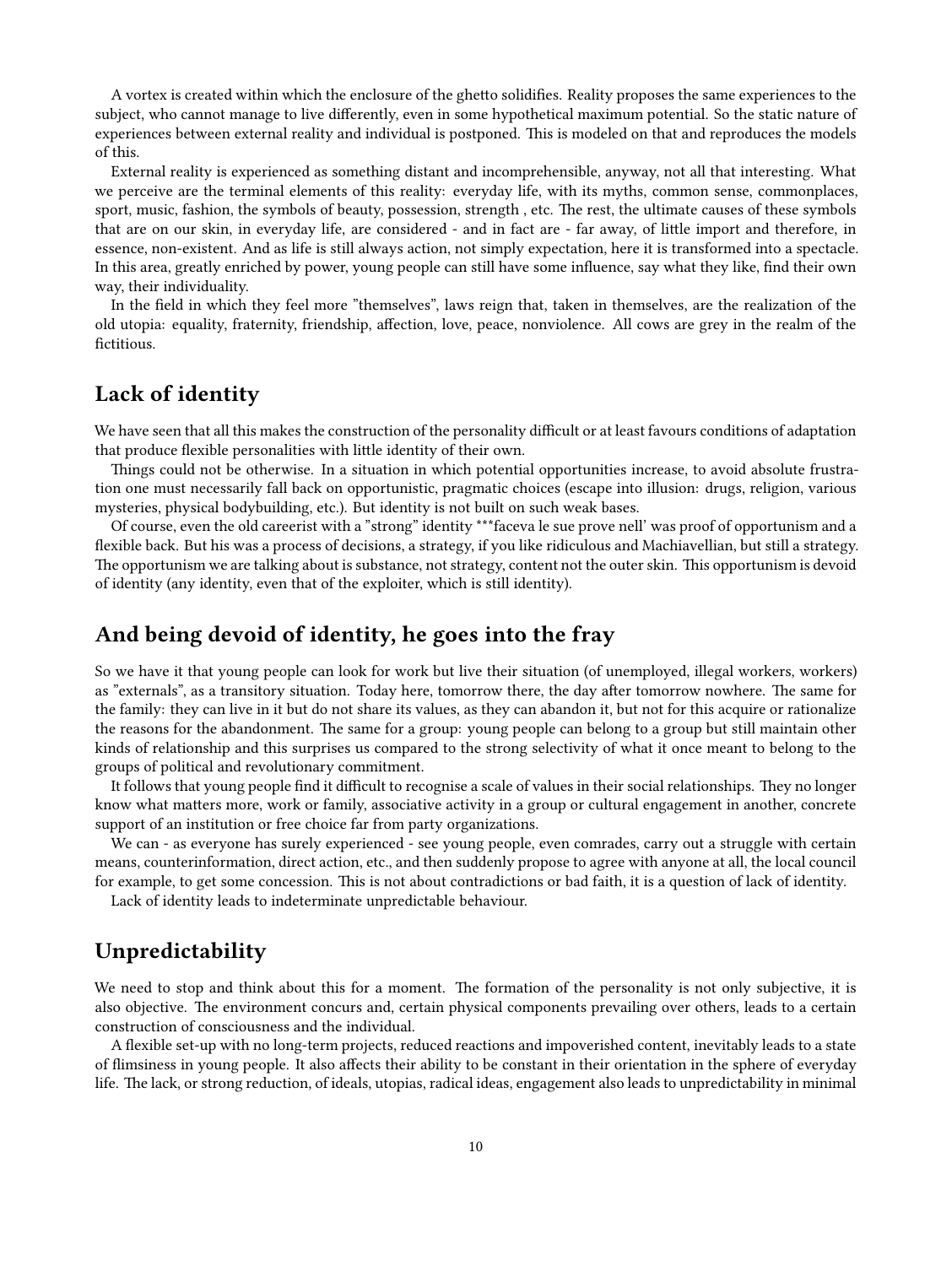behaviour. We are fed up one day, hyperactive the next. We are romantic one minute, then we become sceptical. We go from feeling insecure to showing off ostentatious independence, from tolerance to intolerance.

Unpredictability is also mirrored in other ways during the restructuring phase of the social formation. Productive processes are undergoing such a profound and "revolutionary" transformation that this is causing an equally violent transformation of values and behaviour patterns, as well as of social conditions and desires.

Young people are suffering from their unpredictability. There can be no doubt about that. In the present state of affairs they seem to be overwhelmed by a process that leaves no alternative. They have some interests, of course, but they always seem to be blurred by other possible choices that could satisfy diametrically opposed needs of equal value.

#### <span id="page-10-0"></span>**Levels of tension**

The individual is pathologically contradictory and needs to find, if not a unifying outlet, at least one that unifies momentarily. One cannot remain stuck between several choices for ever. You have to decide at some point. Of course, even the absence of choice can be a choice, or, if you prefer, being put in a situation where it is impossible to choose is a choice, at least going towards one as it would only be irreversible after a certain point.

We can continue living in flimsy conditions of survival for long periods, but the consequences of uncertainty accumulate and wear the individual down. In a horizontal orientation, without any model of constructive values we either address ourselves - and fast - towards awareness, or we can easily get burned out.

And young people certainly run such a risk. Gaining awareness of one's condition of belonging to the excluded can occur in many ways, even to the point of reaching how this used to happen in the past (through alienation). However it cannot be said that this awareness alone, especially in embryonic forms, although sufficient to trigger a sense of discomfort sufficient to find an outlet, would actually lead to a project.

This is different to when once the change in personality could be reflected in quite a tangible practice, a materializable need visible for all to see. And from there it was a short step to the violent desire for re-appropriation. One was also affected by lack of dignity and could fight and even die because of it. But today it is not a question of need.

When confronted with a contradictory situation open to a number of possibilities, the individual discovers their own contradictoriness intimately. They realise that they lack a project, desire, will, and this can lead to unthinkable consequences. Unpredictable behaviour doesn't change.

The violence that surges from this accumulation of contradictions cannot be immediately translated into our code based on the production relations of the past.

#### <span id="page-10-1"></span>**Dominion's project**

This is not something that is well defined, however as we have seen it is base on the indispensable criterion of flexibility. This involves risks. In the first place the unpredictability of a potential class conflict. Over the last hundred years, capital and the State, together or separately, had convinced themselves that everything could be recuperated but, after all, they never illuded themselves concerning the utopia of capital, that everyone could be satisfied, exploiters and exploited.

Now, with the radical changes that have taken place over the past decade, expectations are still cautious, although we would also tend to agree that the possibility of this double holy alliance is greater now than before. Yet these people are moving cautiously. They know that there are spaces where social conflictuality could emerge due to the impossibility of an overall social project on the one hand and the young's inability to realize projects of individual satisfaction on the other. But the dominators want to delude themselves yet again arguing that anyway there is space for personal fulfilment and contradictions can always be overcome with pragmatic attitudes.

Each one illuding themself in their own way. Even among those fighting dominion illusions of equal scale and gravity exist.

#### <span id="page-10-2"></span>**Going beyond the old class struggle projects**

Aggregating forms (the party, the union, the group, federation, etc.), regardless of the different ideological and practical connotations, objectives and utopian elements, were born according to the visible need, to adjust worker resistance to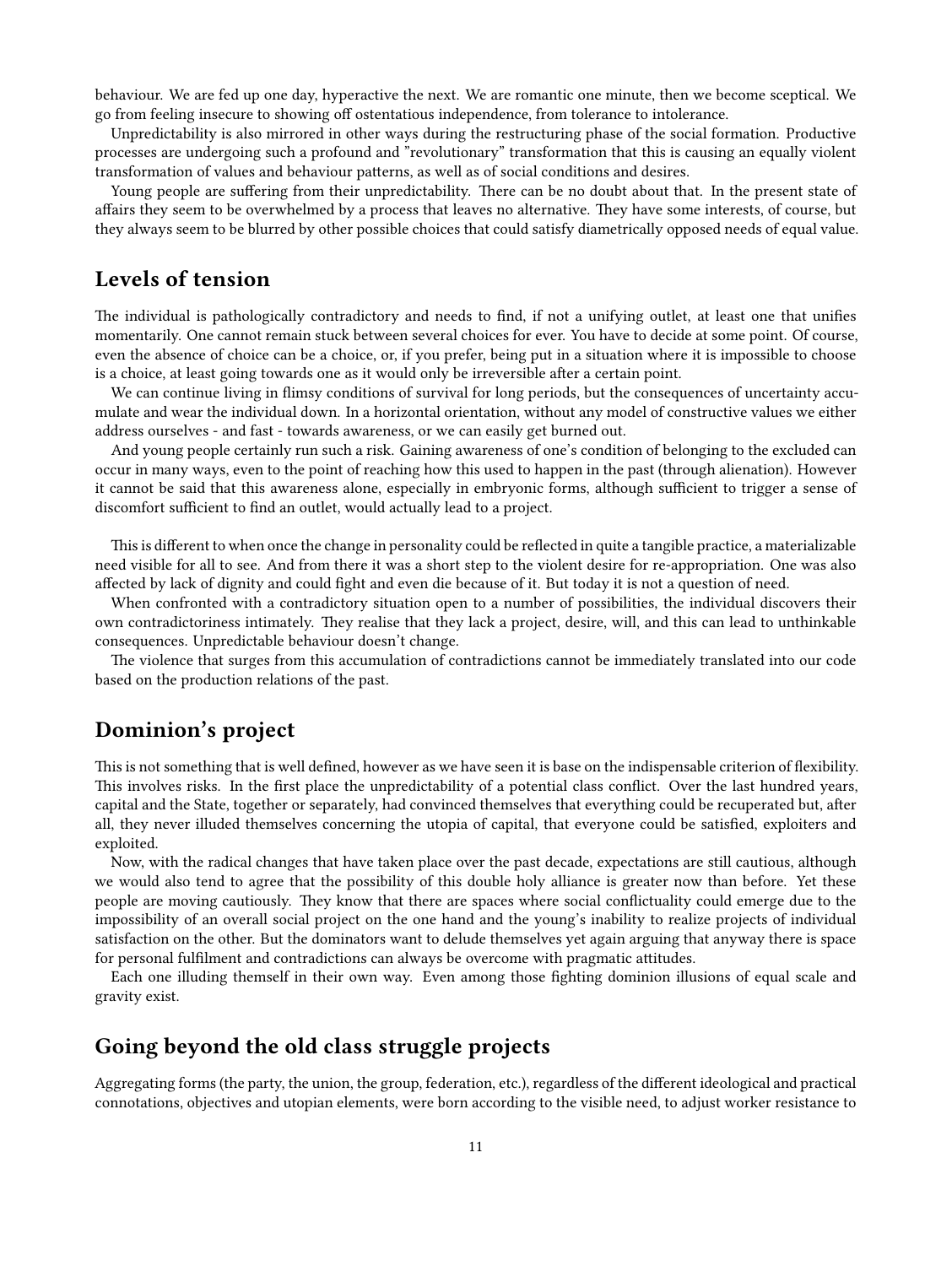the excessive power of the bosses. Faced with the monolithic nature of capital, the exploited were fragmented. Hence the primary indispensable action of uniting to defend one's rights (to survival at least, which was also threatened under certain conditions) and then to attack in order to make other conquests.

The monolithic nature of capital was visible not only as a financial force and ownership of the means of production, but also as a physical place: the factories. It was never accidental that factories were built along the same architectural models as prisons and barracks, just as it was never accidental that the old barracks were later transformed into factories, prisons or schools (as also happened for convents).

The total institutions all had the same destination, so the buildings were interchangeable. To fight under such conditions it was necessary to unite. From uniting strategies and outcomes of "counter-power" emerged, i.e., the substitution of the old power with a new one. It is not the case here to go into the tragic outcome of such perspectives. What I am interested in going into instead is the change in the monolithic condition of capital and of the State.

Let's hasten to say that today there is no longer a "heart" of capital just as there is no longer a "heart" of the State. The big industrial centres are spreading over the international territory and becoming more and more fragmented thanks to the programming possibilities offered by electronics operating in real time. For example, already the great storage warehouses of the big industries no longer exist. The various materials are distributed throughout the territory, even at great distances even without any real logic.

When you need a part anywhere in the globe you see the nearest place to find it on the computer and get it sent by plane. The system is less expensive than it might seem as there are no longer the excessive costs of warehousing in large quantities, the management of several warehouses distributed in the territory provided with thousands of pieces and relative risks, etc. The same goes for the assembly lines which, now robotized, can easily be split in size as semi-finished products can also be transported vast distances. In any case, the monolithic nature of big industries is tending to disappear and, with it, the presence of the workers inside the factories is being drastically reduced.

As for the structure of the State, the "heart" has not existed for a long time. No component of the State mechanism is essential, all are easily replaceable both at the political level and the administrative level. From this we see the limitation of the action of authoritarian Marxists, such as the Red Brigades and so on, which set their action on old and outdated analysis, expecting impossible results. The decision-making powers of the State are being spread throughout the territory, distributing themselves horizontally, the most suitable for the post-industrial economic situation.

We must therefore consider the exploited's old models of organisation unsuited to the current situation.

What to suggest: what we have been doing for some time summarized here in a few lines. Autonomous base units, self-managed structures born according to the situation making reference to permanent conflict, self-management and attack.

For the specific organization we suggest informal groups that recognize themselves in the insurrectional methodology, i.e., in the constant practice of sensitizing the exploited to transform their instincts of rebellion and tendencies to riot, insofar as possible into insurrectional forms doted with a minimum of self-organization and political analysis.

For the attack, now, not planned for a future when "the time is ripe", we support interventions aimed at destroying capital's and the State's realisations throughout the territory. In our opinion, minimal structures should be preferred, because the spread of capital throughout the territory (and even, though a little less, those of the State) is based precisely on these structures.

The large centres, those that persist, are now mere symbols of something that no longer exists or, if it does, which needs to be assisted by a myriad of terminal connections (cables, wires, underground pipes, pipes, telephone lines, antennas, pylons, poles, sorting centres, research centres, etc.), without which those complexes become unusable.

For these reasons, with all due respect to the deaf who insist on not hearing, we argue that the traditional aggregative structures (parties and trade unions of any kind) and specific structures (groups and federations of synthesis) belong to the past and are no longer adequate to the occurrences and ongoing modifications of reality.

#### <span id="page-11-0"></span>**Revolutionary presence**

Although the moment is one of reflux and the interests of capital and the State at a generalised disengagement are going to coincide with a lack of interest of young people who are rejecting previous ideological adventures, I believe it is possible to rebuild a revolutionary presence.

I am basing this hypothesis on two arguments. First, the far from optimal situation in which great masses of young people now find themselves and will do more and more. Contradictority and lack of identity will end up leading to (and in fact are already leading to) explosions of violence that are not easy to understand and even less easy to manage.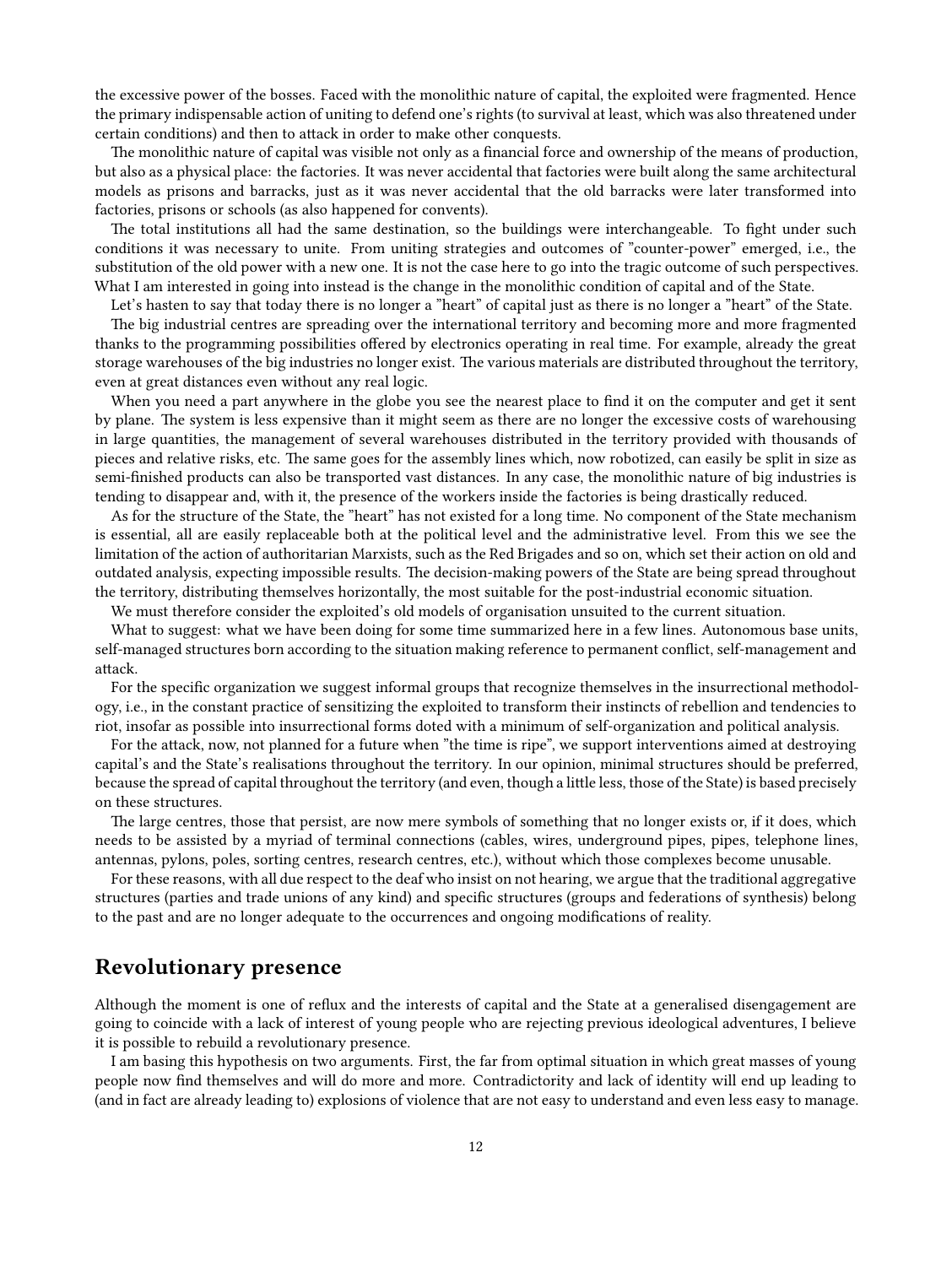Secondly, it is possible to address the mistakes of the past critically without turning them into a funereal lament for a lost revolution.

It is necessary to be present in a way that is appropriate to the new situation, i.e., with instruments that can become an element of and not an obstacle to these outbursts of violence, channeling them from discontinuity and confusion into continuity and class awareness. In other words, to transform spontaneous riots into conscious insurrections.

Will such a thing be possible? We believe so and for this to happen we indicate as indispensable: the courage to face new situations that we are not used to, the ability to understand motivations beyond one's own past experiences, clarity of propositions against all mystification, the isolation of those who just chatter, and the preparation of minority actions.

All this, with all due respect to the embalmers of corpses, we are willing to do, in fact are doing.